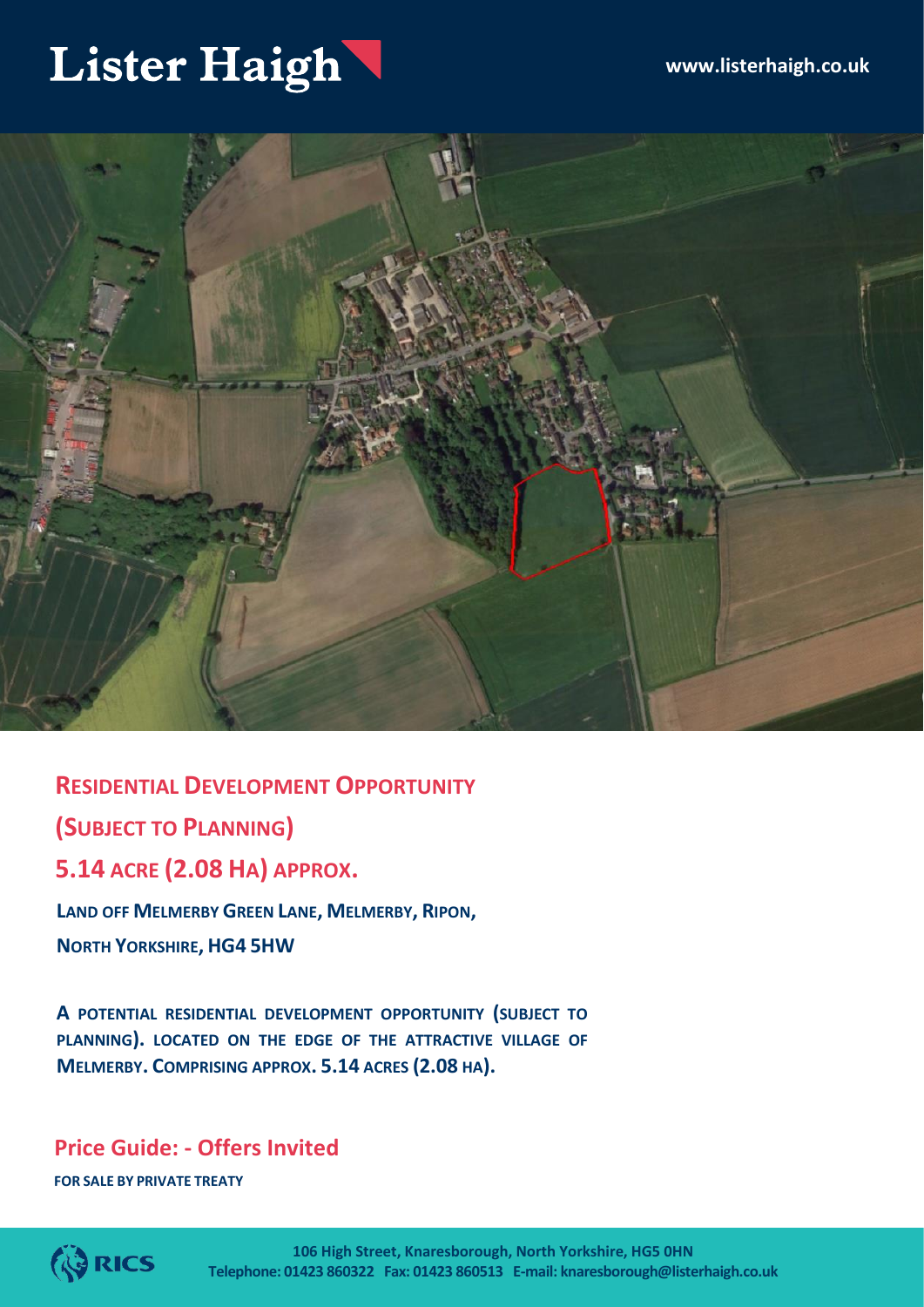#### **LOCATION**

The site is located on the edge of the village of Melmerby, approximately 5 miles from the city centre of Ripon.

#### **DESCRIPTION**

The proposed site is bordered to the north and east by residential properties and open countryside to the west and south.

#### **ACCESS**

The site has road frontage and access directly off the public highway, Melmerby Green Lane.

#### **SERVICES**

We are not aware of any services connected to the site. However, we understand that mains services are available nearby. Any buyer should make their own enquiries regarding the availability and suitability of the services.

#### **METHOD OF SALE**

Expressions of interest/offers are invited for the whole site. The seller will consider an outright unconditional sale or a sale conditional upon planning being granted. The property is offered for sale by Private Treaty although the vendors reserve the right to conclude the sale by any other method.

#### **IMPORTANT NOTICES**

If you have downloaded these details from our website, please also register your interest with our office to ensure that you are kept informed about the progress of the sale.

#### **GENERAL MATTERS DIRECTIONS**

From Ripon take the A61 towards the A1(M), an easterly direction and where signposted turn left to the village of Melmerby. On entering the village, the site is located immediately on the left hand side.

#### **TENURE & OCCUPATION**

The property is sold Freehold and Vacant Possession will be available upon Completion of the sale.

#### **EASEMENTS, WAYLEAVES & RIGHTS OF WAY**

The property is sold subject to all rights of way, both public and private, whether mentioned in these particulars or not which may affect the property.

#### **RESTRICTIVE COVENANTS**

The property is sold subject to and with the benefit of all restrictive covenants both public and private, whether mentioned in these particulars or not.

#### **PLANS, AREAS & MEASUREMENTS**

The plans used in these particulars are for identification purposes only. All boundaries, dimensions and areas are approximate and subject to verification in the title documents.

#### **VIEWING**

**Strictly by appointment** with the agents: Lister Haigh (Yorkshire) Limited 01423 860322

Contact: Giles Chaplin at Lister Haigh (Yorkshire) Ltd, 106 High Street, Knaresborough. Tel: 01423 860322. Email: [gileschaplin@listerhaigh.co.uk](mailto:gileschaplin@listerhaigh.co.uk)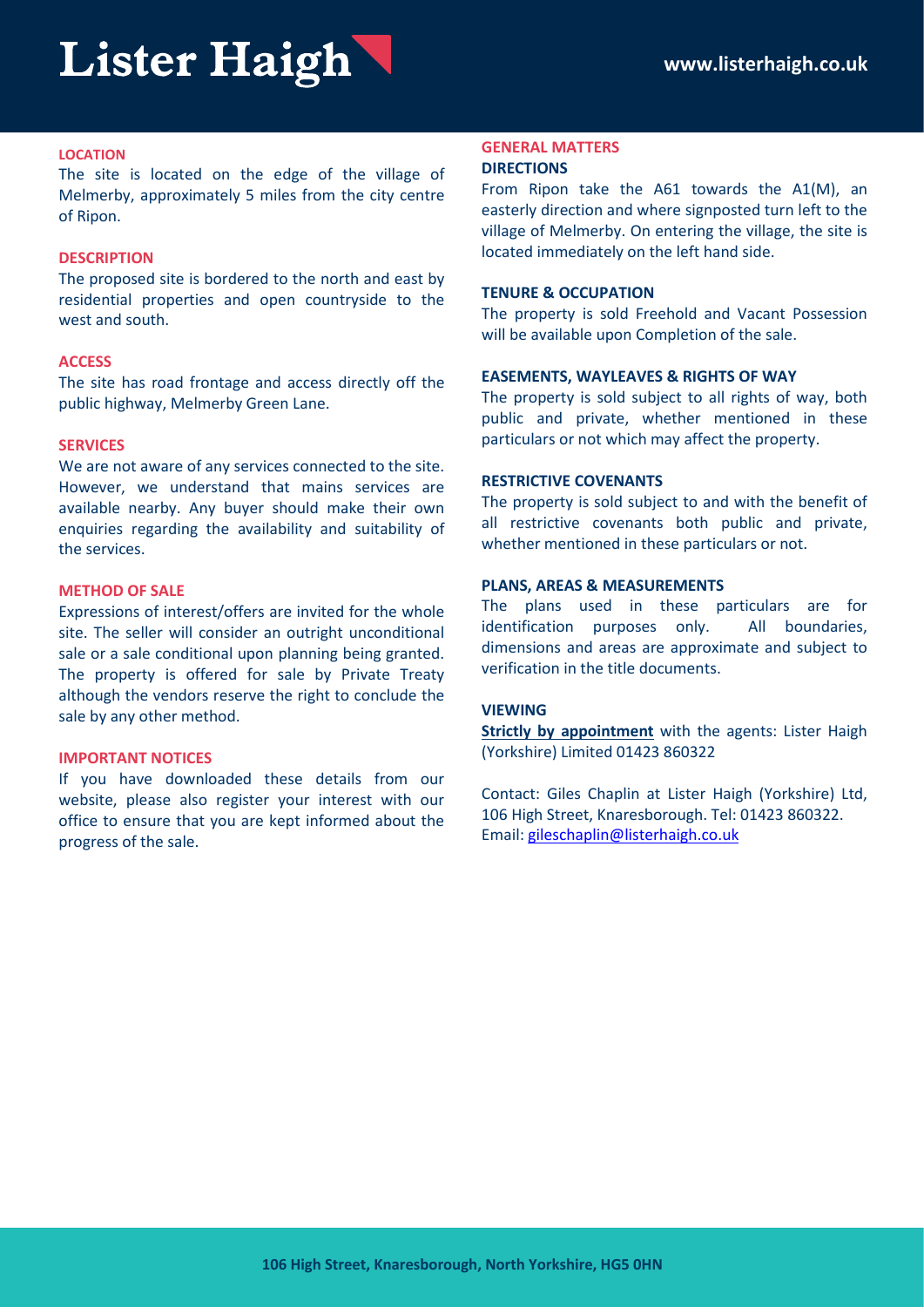# Lister Haigh



**106 High Street, Knaresborough, North Yorkshire, HG5 0HN**